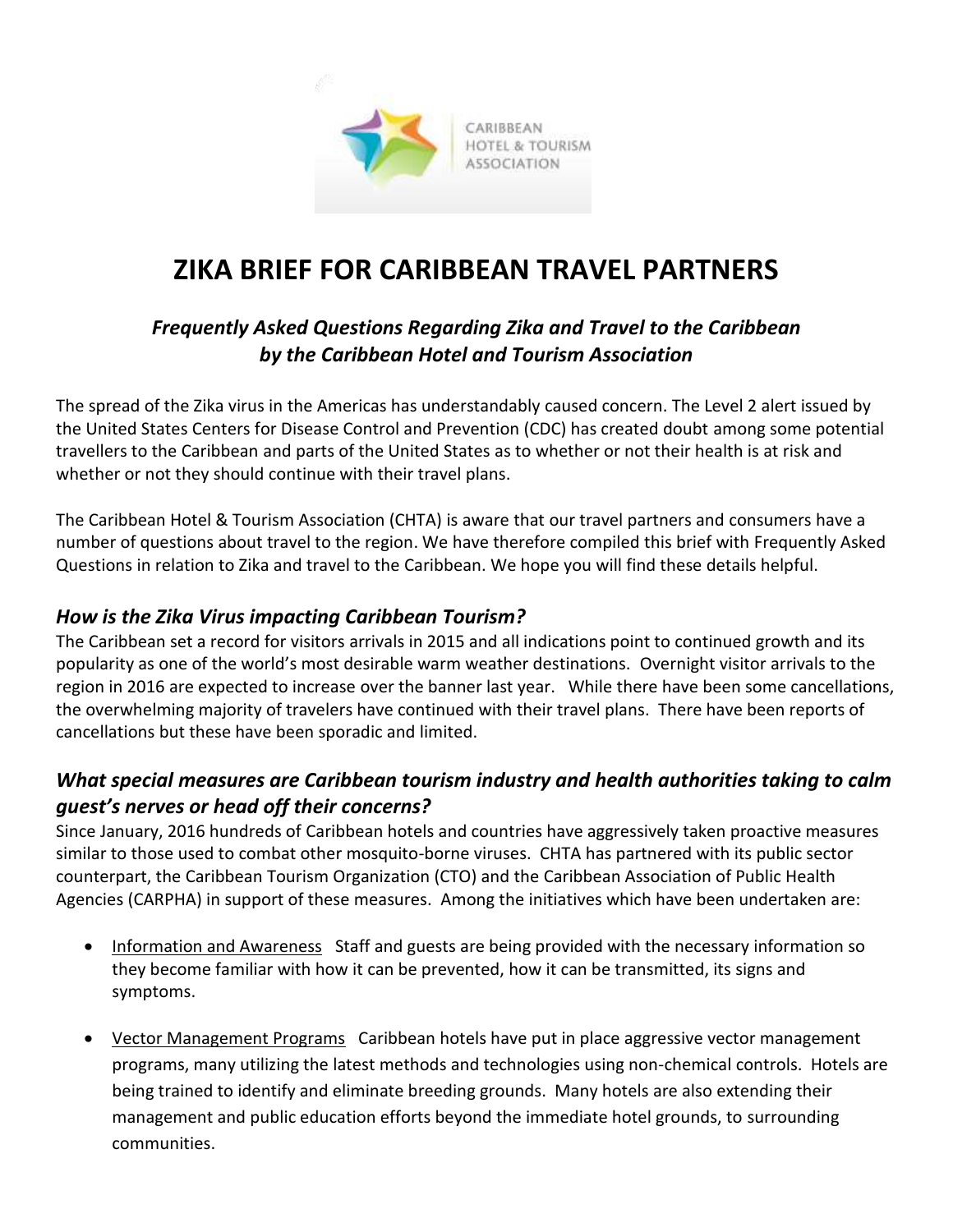Guest Precautions Guests are being advised to use insect long-lasting repellent containing DEET, Picaridin, oil of eucalyptus, or IR3535 on exposed skin. This is often being placed in hotel rooms, or made easily available for purchase. Many of our guests come to the region to enjoy the sunshine, therefore, we advise those using both sunscreen and insect repellent, to apply the sunscreen first, then the repellent.

Employees and guests are advised to wear protective clothing if not using repellent during dawn and desk, the times when the zika-carrying mosquito is active. An increasing number of hotels install mosquito screens on windows and/or supply guests with bed nets in areas where the sleeping quarters are exposed to the outdoors.

• Clean-Up Campaigns Many of the region's countries have undertaken national clean-up campaigns to help eradicate breeding grounds.

#### *Should travelers cancel their Caribbean holiday?*

No. However, as always we advise you to travel sensibly and to take the necessary precautions to protect yourself against insect bites, including mosquito bites, in very much the same way you would on any holiday in any tropical country. Pregnant women should take extra precautions and consult with their medical professional if their concerns about travel persist. Women seeking to become pregnant or who are at a high risk of pregnancy, should take precautions to avoid becoming pregnant.

The World Health Organization (WHO) and other health agencies, including the US Centers for Disease Control and Prevention (CDC) have said that Zika symptoms for the vast majority of people are mild and last two to seven days. In fact, according to the WHO and the CDC, four in five people who contract the virus never know they got it, and if you get it once you develop immunity for life.

#### *What are some of the concerns?*

Concerns have been raised about a condition known as microcephaly and its effects on the unborn children of pregnant women. According to the Caribbean Public Health Agency (CARPHA), microcephaly is extremely rare in the Caribbean. However, with its connection with Zika, pregnant women or women seeking to become pregnant should use extra precautions and seek counsel from their physician prior to traveling to affected areas. Zika has also been linked to a condition called Gulliane-Barre which causes temporary paralysis. Most individuals, however, have good recovery from even the most severe cases of Guillain-Barré syndrome, although some continue to have a certain degree of weakness.

Whilst most Zika virus infections are transmitted via the bite of an infected Aedes mosquito, a relatively small number of persons have contracted Zika through sex from a person who has Zika. Zika can be transmitted through vaginal, anal and oral sex. The virus has been detected in semen, vaginal fluids, saliva, urine, and breast milk. There is no documented evidence that Zika can be transmitted through saliva during deep kissing. To reduce the risk of sexual transmission of Zika virus infection, condom use is recommended while living or visiting an area with active Zika virus transmission. A male with Zika symptoms who has a partner at risk of pregnancy is recommended to use condoms at the onset of illness and should continue use for 6 months. Female partners may choose to use other forms of effective contraception in addition to condoms to avoid becoming pregnant.